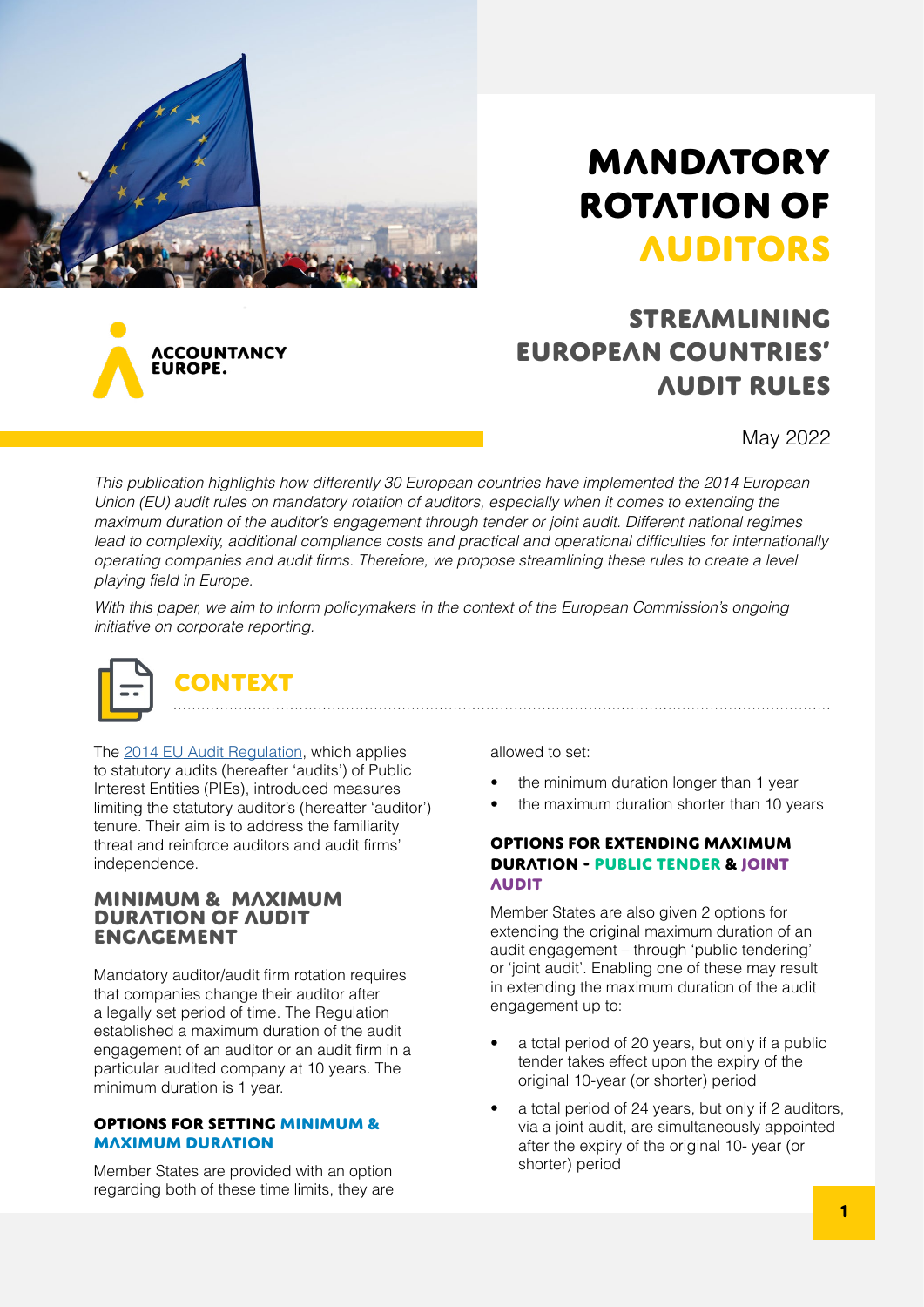## Cooling-off period

A 4-year 'cooling-off' period starts after the maximum duration of the engagement expires. During this time, the statutory auditor, audit firm or any member of their network shall not undertake the statutory audit of the same company.

**OBJECTIVE** 

This publication presents our latest [update](https://www.accountancyeurope.eu/publications/1606-new-audit-rules-state-play/) (November 2021) on how countries have decided to deal with the options on implementing the mandatory auditor rotation rules, almost 6 years after the transposition deadline of the 2014 EU audit legislation. Our analysis focuses on implementation of the maximum duration of the audit engagement and related Member State options for extending it.

It covers 30 European countries, including 27 EU Member States, Iceland, Norway and the United

In addition, the Regulation requires key audit partners, carrying out the statutory audit on behalf of the audit firm, to rotate after a maximum of 7 years, followed by a 3-year cooling-off period. Member States may decide to require key audit partners to cease their participation in an audit of the audited company earlier than 7 years.

Kingdom.1 We also present a way forward to help improve the current state.

Information in this publication can be useful for policymakers in the context of the **European** [Commission's initiative on corporate reporting](https://ec.europa.eu/info/law/better-regulation/have-your-say/initiatives/13128-Corporate-reporting-improving-its-quality-and-enforcement_sk), especially if considering any changes that would have an effect on this area.



## **STATE OF PLAY**

### Maximum duration of the audit **ENGAGEMENT**

The Regulation sets the maximum duration of the PIE audit engagement at 10 years. Member States may decide to apply a shorter period.

As shown in the map, there is overwhelming consistency across European countries in setting the original maximum duration of the audit engagement period at 10 years, as applied in 25 countries:

- 7-9 years
- 10 years
- 5 years for systematically important financial institutions
- 9 years for banks



<sup>&</sup>lt;sup>1</sup> Note that the United Kingdom, which applied the EU Single Market legislation until the end of 2020, resulting in its audit framework in 2022 remaining consistent with EU practice, is included in this publication with respect to the subject matters as covered for EU and European Economic Area (EEA) countries, the latter being Iceland and Norway.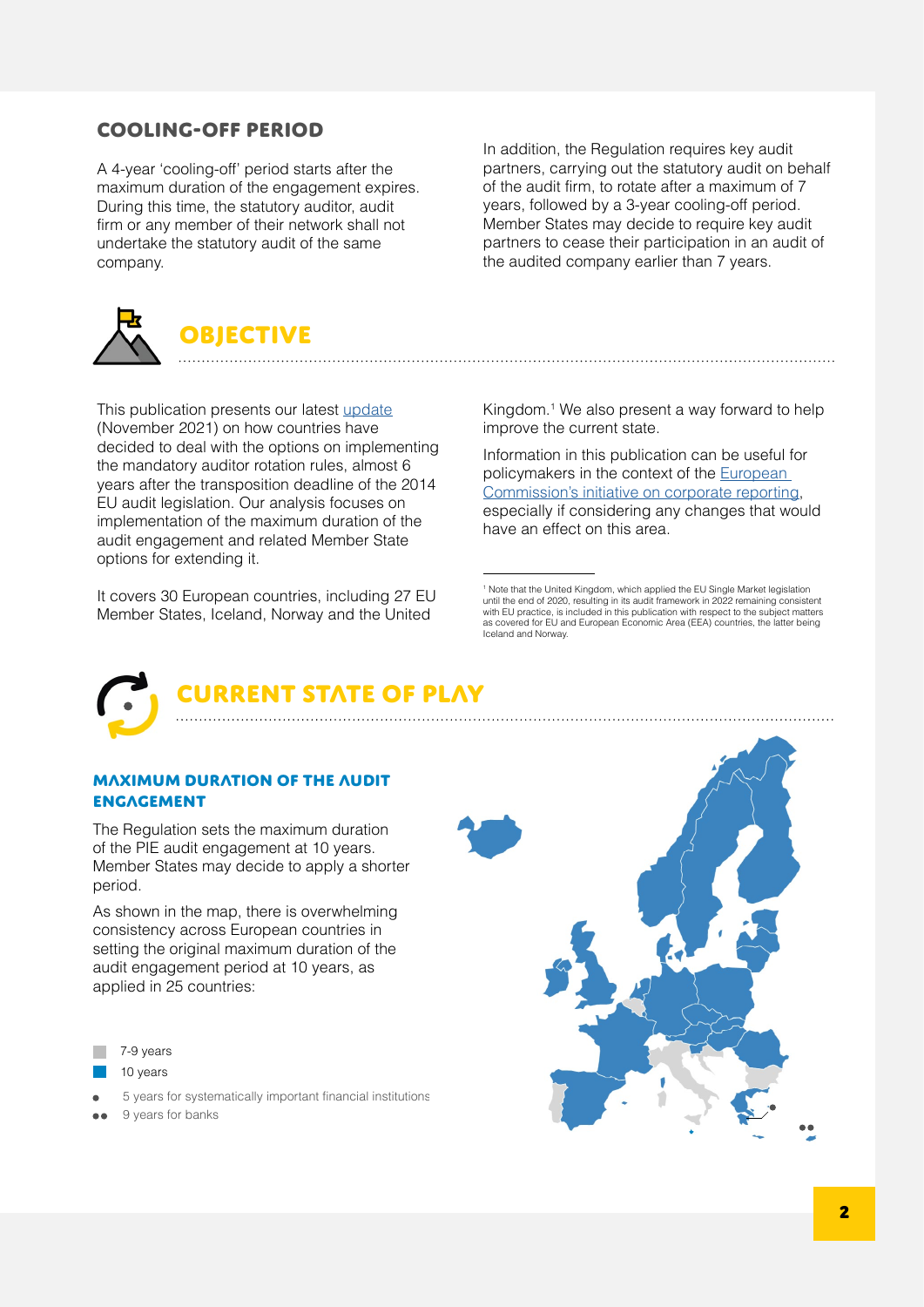## Extending the maximum duration by tender

The maximum duration of the audit engagement can be increased up to 20 years in case of public tendering once the original maximum duration of 10 years or shorter is finished.

The map shows that more than half of European countries, in total 18, opted for allowing an extension of the maximum duration in case of tendering:

- these countries apply 4 different extension periods, ranging from 1-2 to 10 years
- the most prevalent extension is 10 years. applicable in 15 countries



- Original maximum duration of engagement extendable up to 10 years
- No extension for banks
- 10 years extension for existing engagement (1st appointment between 2003 and 2014)
- No extension for banks, insurance undertakings & pension funds

## Extending the maximum duration by joint audit

The maximum duration of the audit engagement can be increased up to 24 years once the original maximum duration of 10 years or shorter is finished, if more than 1 audit firm has been simultaneously engaged through joint audit. The map shows that:

- the majority of European countries, in total 20, have not adopted a Member State option allowing extension of the audit engagement duration in case of joint audit
- 10 European countries opted for allowing an extension in case of joint audit, applying 3 different periods

Note that mandatory joint audit exists only in 3 European countries – in Bulgaria, Croatia and France. In other countries it may be applied on a voluntary basis.



- Mandatory joint audit. Bulgaria: only for banks, insurance undertakings and pension funds. Croatia: only for PIEs with 5000+ employees or HRK 5 billion+ (~ EUR 660 million) in assets
- No extension for banks
- 14 years extension for existing engagement (1st appointment between 2003 and 2014)
- No extension for banks, insurance undertakings & pension funds....